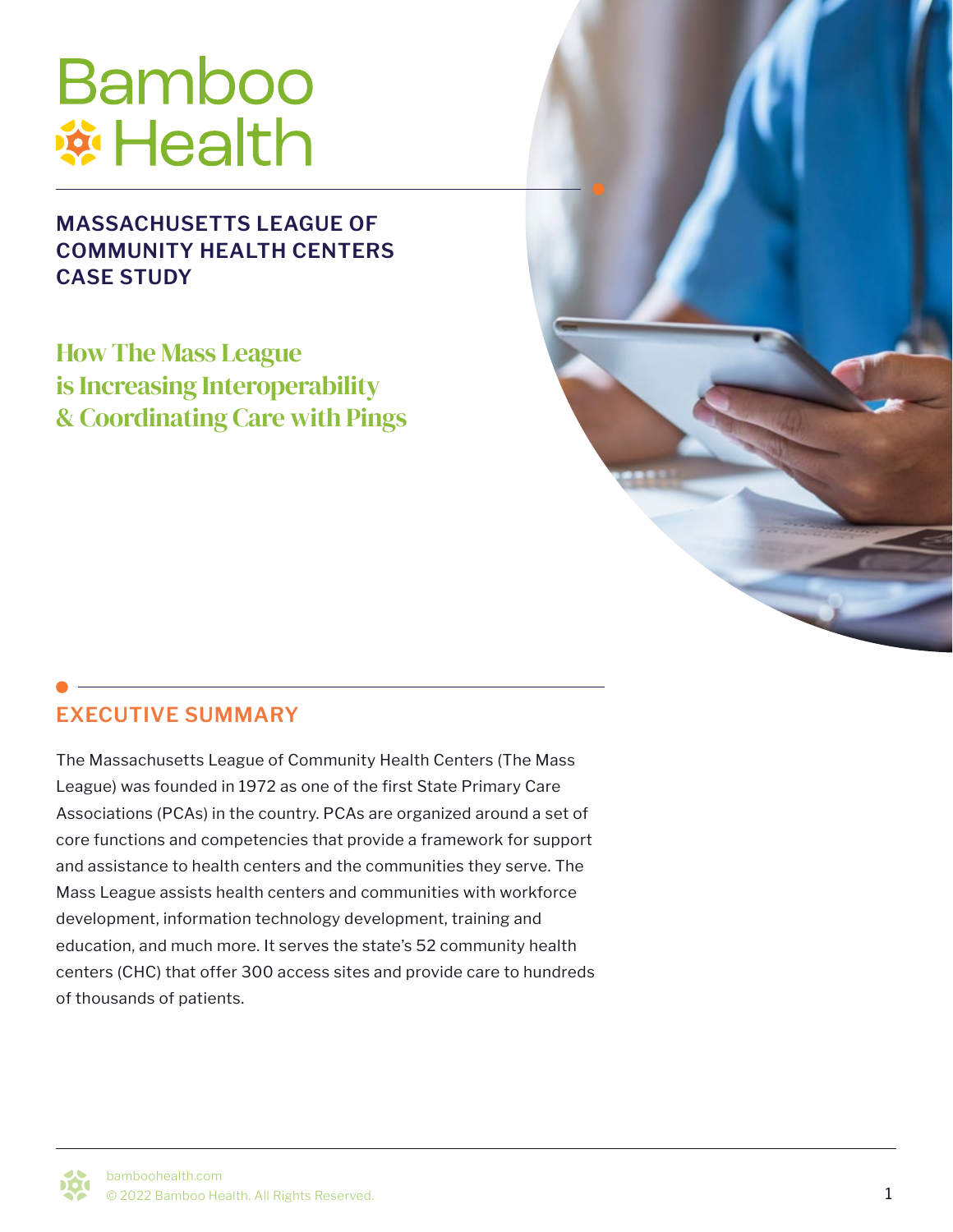# The Challenge

Providers across the continuum often work in silos, lacking the ability to coordinate care and identify patients in need of services both in and out of their centers. CHCs, like The Mass League's members, are particularly affected by inadequate care coordination, ultimately affecting the quality, efficiency, and cost of their care. For The Mass League, there were a myriad of reasons for their care collaboration challenges: the sheer size of the community, both by number of facilities and patients, the vast diversity of their patient population, particularly as it relates to chronic issues and social determinants of health, and insufficient funds dedicated to improving their information technology. This led to a lack of awareness of care needs and utilization among primary care providers at the CHCs and, ultimately, compromised care —oftentimes, patients would visit an emergency department (ED) unbeknownst to their providers.

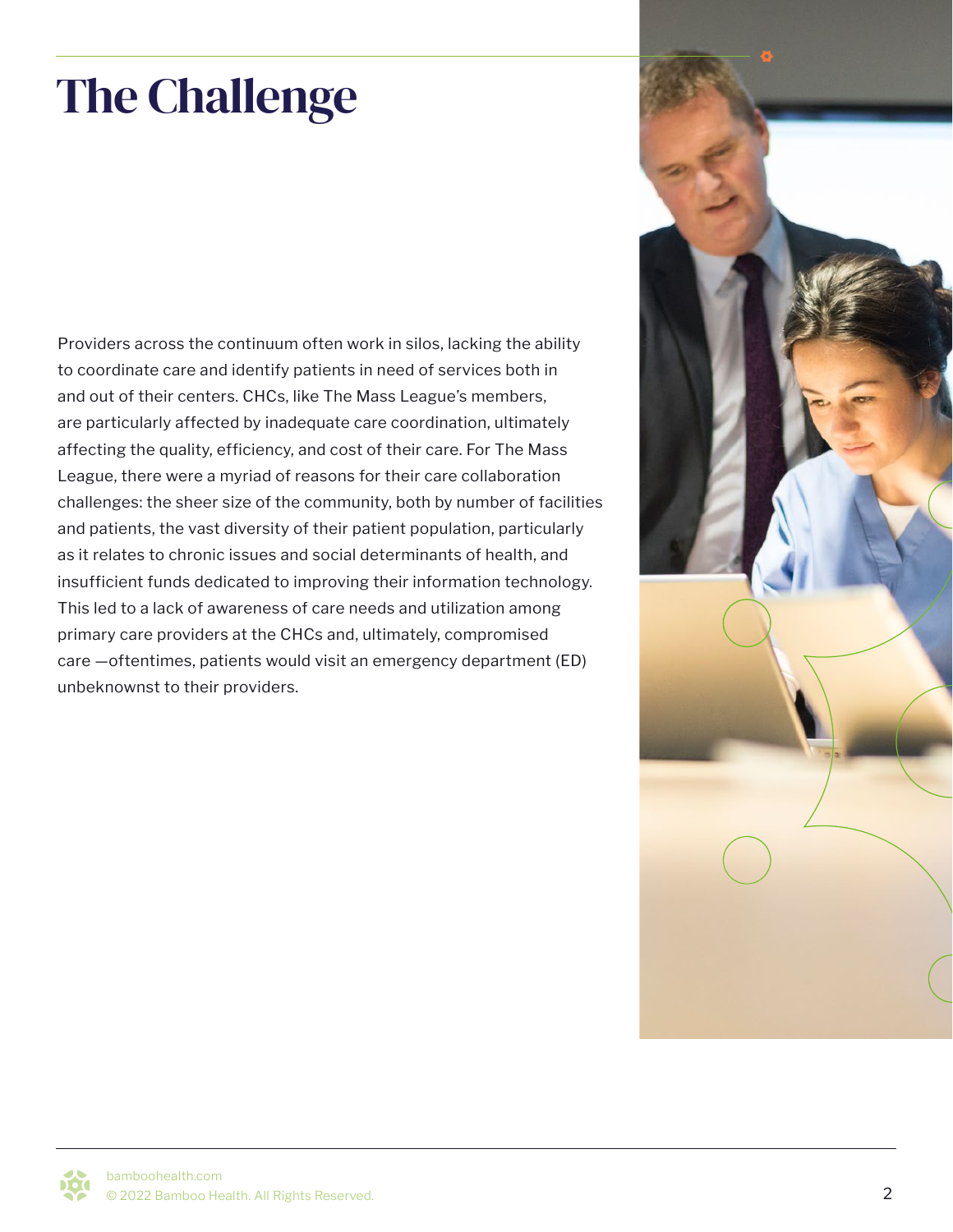### The Solution

The Mass League received a federal grant from the Health Resources & Services Administration (HRSA) to support their health centers with improved information technology. With this grant, The Mass League's leadership established three major goals: advance interoperability, increase use of data, and enhance patient and provider experience. It was clear that these goals would combine to create not only more efficient operations, but also better care and outcomes. To accomplish this, The Mass League partnered with Bamboo Health to implement Pings, which are real-time notifications sent to care teams when their patients experience care events across the continuum.

**"It's our job to help our community health centers offer better value-based care. Considering many of their patients lack private health insurance, this is also important to Medicaid. With Pings, care managers can track patients' journeys across the continuum far better than ever before. This saves the health centers time and reduces costly care gaps, while improving the quality of care the patient receives."** 

*Susan Adams, PMP, VP, Health Informatics The Massachusetts League of Community Health Centers* 

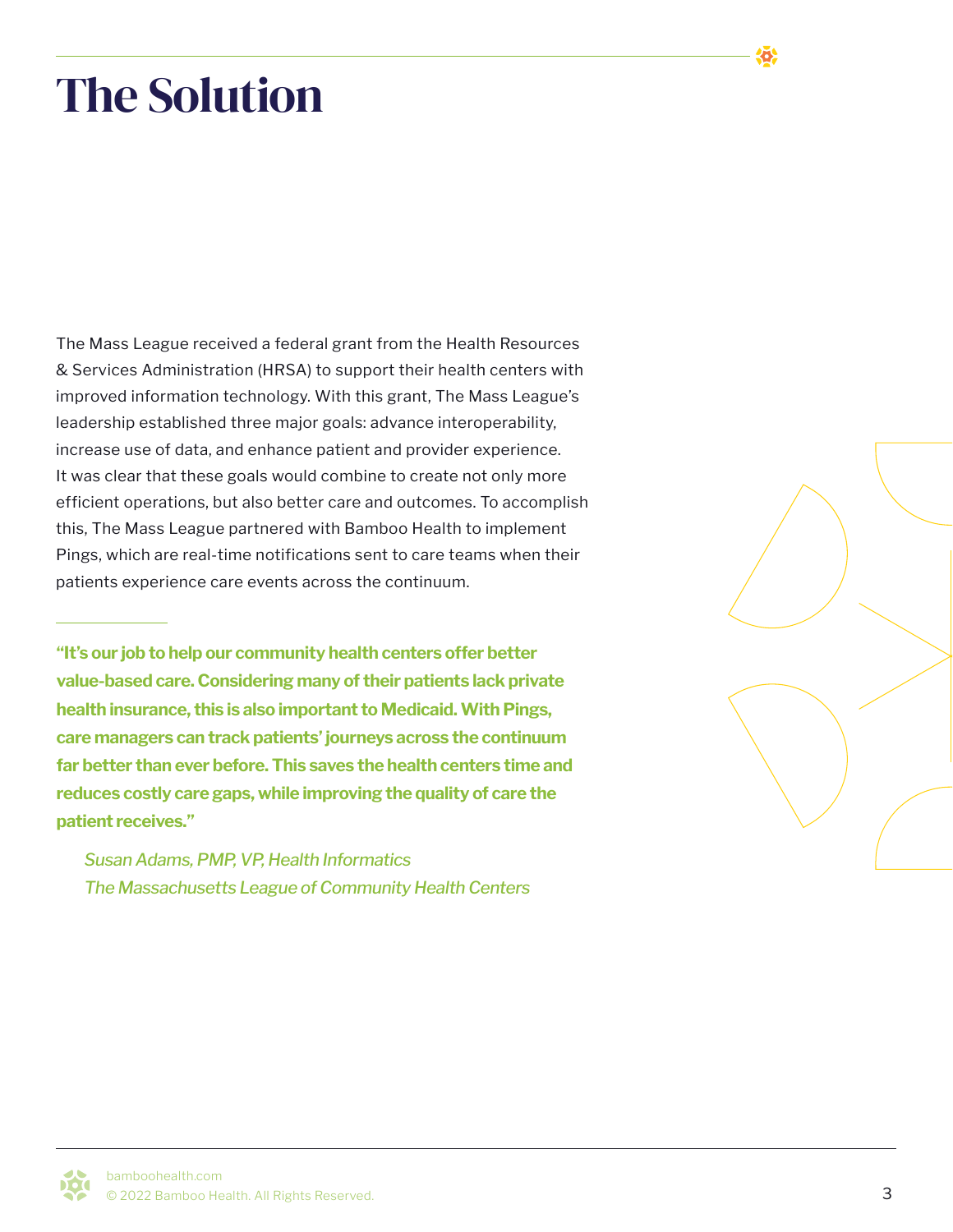## The Results

Almost immediately, nine of The Mass League's community health centers adopted Pings, which allowed them to do the following:

- **• Be informed of patients' admissions, discharges, and transfers** from acute and post-acute centers, including EDs and inpatient treatment facilities, both in and out of Massachusetts
- **• Share relevant patient information** from their primary care providers to other treating providers
- **• Schedule appropriate and timely follow-up appointments** upon discharge to increase care quality and drive down costs

In just a few months, these nine community health centers received 72,000 real-time Pings from 28 states regarding their patients' care events and realized the following results:

- **• 20% reduction in total inpatient episodes**
- **• 15% reduction in total emergency episodes**
- **• Up to 50% decrease in 30-day inpatient readmission rate per health center**

Later on, additional community health centers within The Mass League adopted Pings, which amounts to nearly 350,000 unique FQHCattributed patients being monitored by the solution in the state.

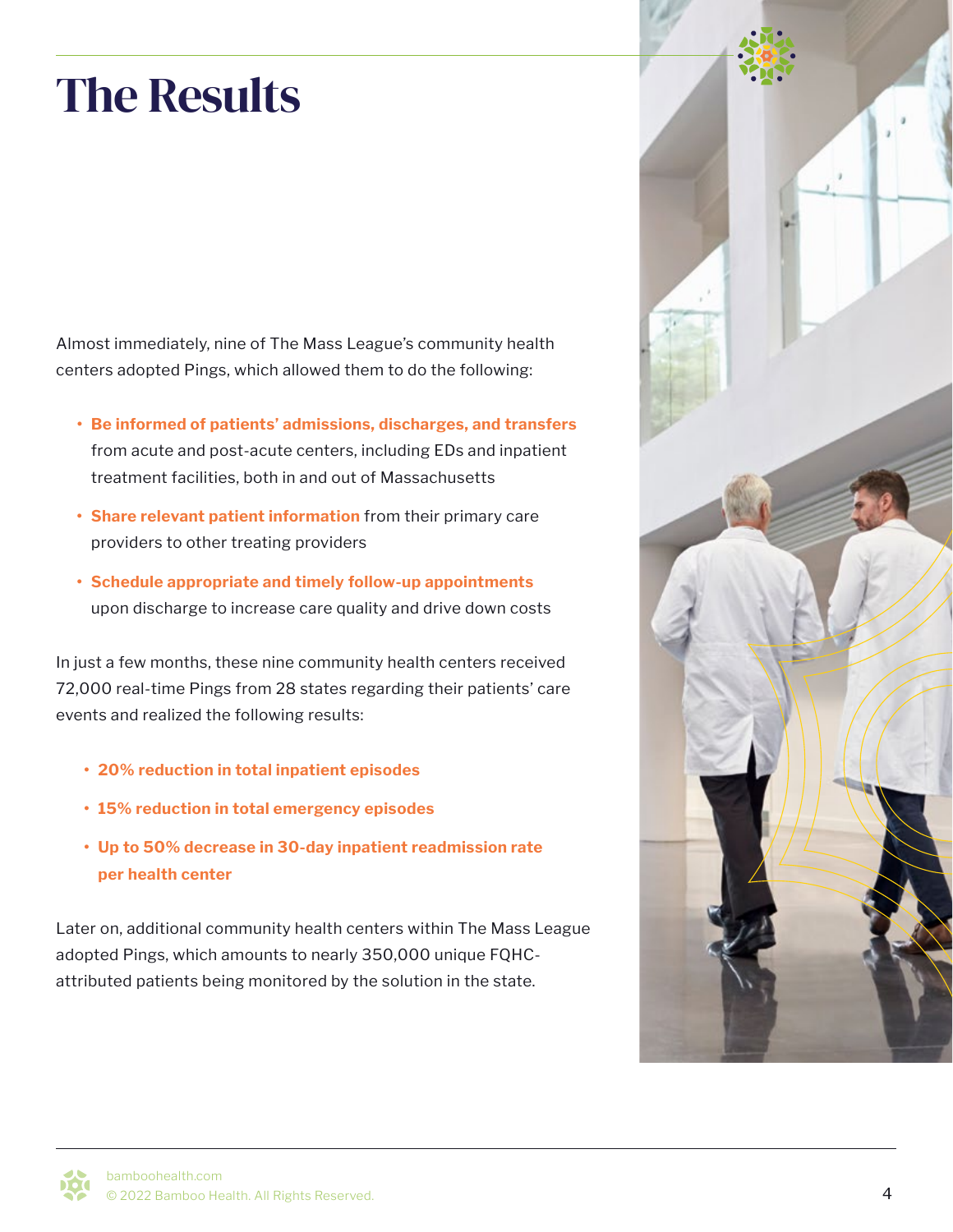#### One Community Health Center's Perspective: Manet Community Health Center

Manet Community Health Center (Manet), a community health center and member of The Mass League, serves over 20,000 patients across six primary care sites south of Boston and was one of the early adopters of Pings. The solution has allowed them to completely revamp their workflows and track their patients more precisely than ever. Their use of the solution's high-risk and high-utilizer filters and intelligent flags gives Manet the ability to see when patients have left the ED or hospital, particularly those who left against medical advice, and highlights those who Manet should reach out to and assess right away. Moving forward, Manet will use Pings to increase compliance with patient follow-up within seven days, which is a major priority for their ACO partner.

"Historically, obtaining discharge notices quickly enough for timely follow up with patients has been challenging. But now, with Pings and our newfound level of interoperability, the process is far more efficient and immediate. We now receive demographic info in Pings upon a patient's presentation at different care settings, enabling us to followup in an appropriate and timely manner. And even though we might have 1,200 emergency discharges per week, we're aware of them in real time and can coordinate care afterwards more effectively."

*Marjanna Barber-Dubois, Quality Manager, Manet Community Health Center*